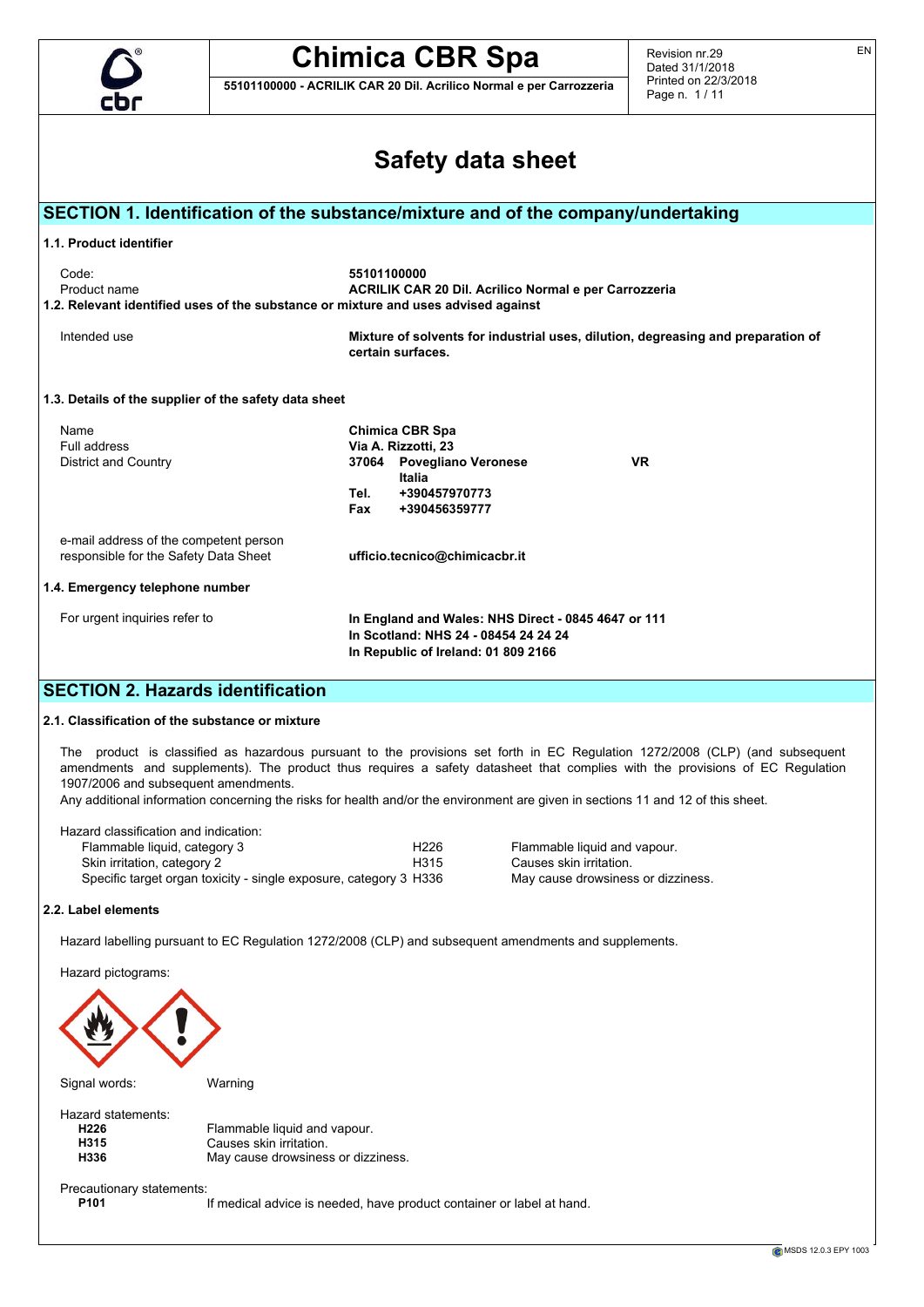

**55101100000 - ACRILIK CAR 20 Dil. Acrilico Normal e per Carrozzeria**

Revision nr.29 Dated 31/1/2018 Printed on 22/3/2018 Page n. 2 / 11

#### **SECTION 2. Hazards identification** ... / >>

| P <sub>102</sub> | Keep out of reach of children.                                                                    |
|------------------|---------------------------------------------------------------------------------------------------|
| P280             | Wear protective gloves.                                                                           |
| <b>P312</b>      | Call a POISON CENTER or a doctor if you feel unwell.                                              |
| P501             | Dispose of the product or container as required by the Environmental Regulations of their country |
| <b>Contains:</b> | N-BUTYL ACETATE<br>1-METHOXY-2-PROPANOL                                                           |

Product not intended for uses provided for by Dir. 2004/42/CE.

#### **2.3. Other hazards**

On the basis of available data, the product does not contain any PBT or vPvB in percentage greater than 0,1%.

# **SECTION 3. Composition/information on ingredients**

#### **3.1. Substances**

Information not relevant

#### **3.2. Mixtures**

**Contains:**

| <b>Identification</b> |                                | Conc. % | Classification 1272/2008 (CLP)            |
|-----------------------|--------------------------------|---------|-------------------------------------------|
|                       | <b>N-BUTYL ACETATE</b>         |         |                                           |
| CAS                   | 123-86-4                       | 39 - 42 | Flam. Lig. 3 H226, STOT SE 3 H336, EUH066 |
| FC.                   | 204-658-1                      |         |                                           |
|                       | INDEX 607-025-00-1             |         |                                           |
|                       | Reg. no. 01-2119485493-29-XXXX |         |                                           |
|                       |                                |         |                                           |

#### **XYLENE (MIXTURE OF ISOMERS)**

*CAS 1330-20-7* 28 - 30 Flam. Liq. 3 H226, Acute Tox. 4 H312, Acute Tox. 4 H332, Skin Irrit. 2 H315, Nota C *EC 215-535-7 INDEX 601-022-00-9 Reg. no. 01-2119488216-32-XXXX*

### **1-METHOXY-2-PROPANOL**

*CAS 107-98-2* 24 - 26 Flam. Liq. 3 H226, STOT SE 3 H336 *EC 203-539-1 INDEX 603-064-00-3 Reg. no. 01-2119457435-35-XXXX*

**ETHYLBENZENE**

*CAS 100-41-4* 5 - 6 Flam. Liq. 2 H225, Acute Tox. 4 H332, Asp. Tox. 1 H304, STOT RE 2 H373 *EC 202-849-4 INDEX 601-023-00-4 Reg. no. 01-2119489370-35-XXXX*

Note: Upper limit is not included into the range

The full wording of hazard (H) phrases is given in section 16 of the sheet.

# **SECTION 4. First aid measures**

#### **4.1. Description of first aid measures**

EYES: Remove contact lenses, if present. Wash immediately with plenty of water for at least 15 minutes, opening the eyelids fully. If problem persists, seek medical advice.

SKIN: Remove contaminated clothing. Rinse skin with a shower immediately. Get medical advice/attention immediately. Wash contaminated clothing before using it again.

INHALATION: Remove to open air. If the subject stops breathing, administer artificial respiration. Get medical advice/attention immediately.

INGESTION: Get medical advice/attention immediately. Do not induce vomiting. Do not administer anything not explicitly authorised by a doctor.

EN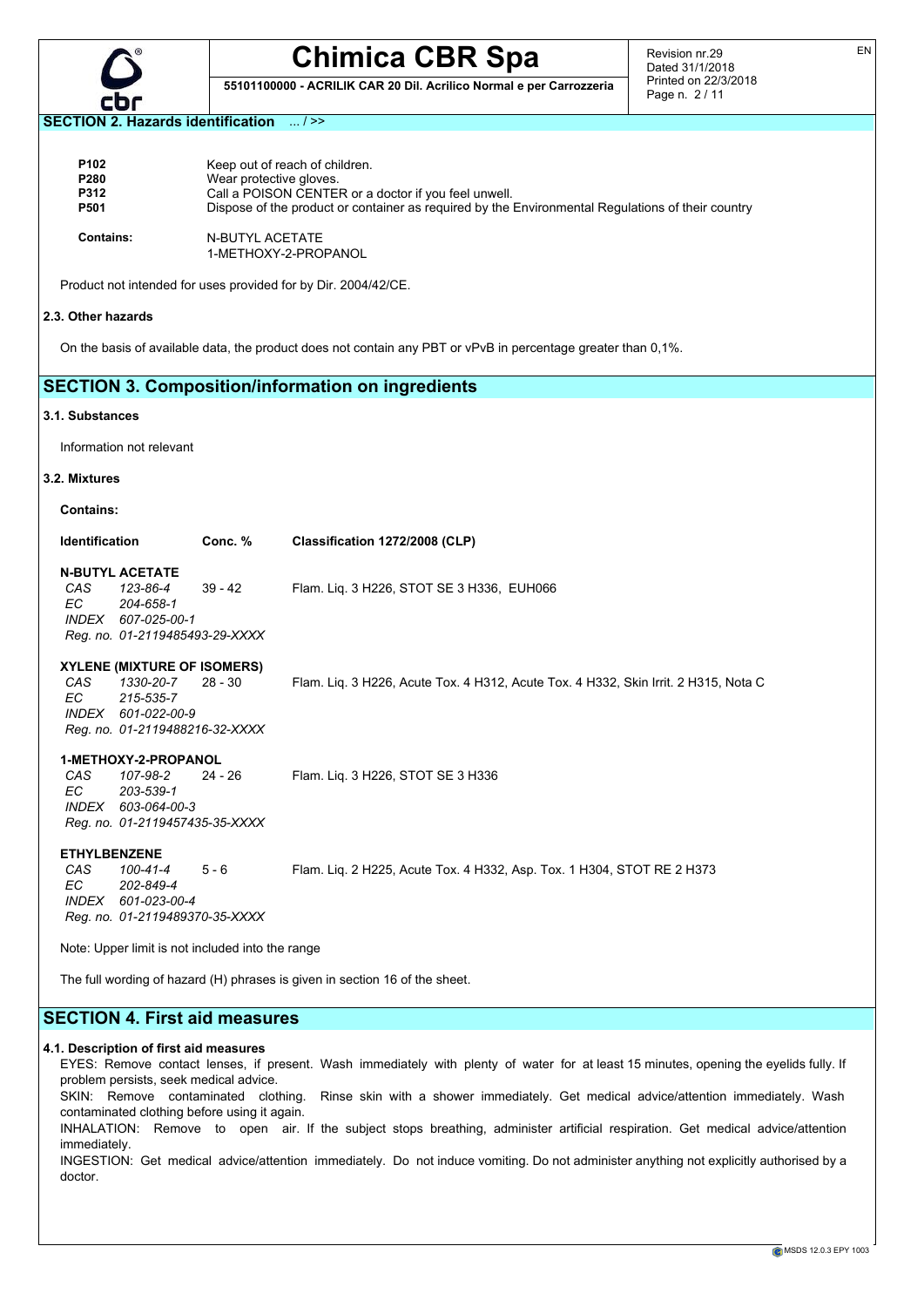

**55101100000 - ACRILIK CAR 20 Dil. Acrilico Normal e per Carrozzeria**

**SECTION 4. First aid measures** ... / >>

## **4.2. Most important symptoms and effects, both acute and delayed**

Specific information on symptoms and effects caused by the product are unknown. For symptoms and effects caused by the contained substances, see chap. 11.

**4.3. Indication of any immediate medical attention and special treatment needed** Information not available

# **SECTION 5. Firefighting measures**

### **5.1. Extinguishing media**

SUITABLE EXTINGUISHING EQUIPMENT

Extinguishing substances are: carbon dioxide, foam, chemical powder. For product loss or leakage that has not caught fire, water spray can be used to disperse flammable vapours and protect those trying to stem the leak.

UNSUITABLE EXTINGUISHING EQUIPMENT

Do not use jets of water. Water is not effective for putting out fires but can be used to cool containers exposed to flames to prevent explosions.

## **5.2. Special hazards arising from the substance or mixture**

HAZARDS CAUSED BY EXPOSURE IN THE EVENT OF FIRE

Excess pressure may form in containers exposed to fire at a risk of explosion. Do not breathe combustion products.

## **5.3. Advice for firefighters**

GENERAL INFORMATION

Use jets of water to cool the containers to prevent product decomposition and the development of substances potentially hazardous for health. Always wear full fire prevention gear. Collect extinguishing water to prevent it from draining into the sewer system. Dispose of contaminated water used for extinction and the remains of the fire according to applicable regulations.

SPECIAL PROTECTIVE EQUIPMENT FOR FIRE-FIGHTERS

Normal fire fighting clothing i.e. fire kit (BS EN 469), gloves (BS EN 659) and boots (HO specification A29 and A30) in combination with self-contained open circuit positive pressure compressed air breathing apparatus (BS EN 137).

# **SECTION 6. Accidental release measures**

# **6.1. Personal precautions, protective equipment and emergency procedures**

Send away individuals who are not suitably equipped. Eliminate all sources of ignition (cigarettes, flames, sparks, etc.) from the leakage site.

Block the leakage if there is no hazard.

Wear suitable protective equipment (including personal protective equipment referred to under Section 8 of the safety data sheet) to prevent any contamination of skin, eyes and personal clothing. These indications apply for both processing staff and those involved in emergency procedures.

#### **6.2. Environmental precautions**

The product must not penetrate into the sewer system or come into contact with surface water or ground water.

## **6.3. Methods and material for containment and cleaning up**

Collect the leaked product into a suitable container. Evaluate the compatibility of the container to be used, by checking section 10. Absorb the remainder with inert absorbent material.

Make sure the leakage site is well aired. Check incompatibility for container material in section 7. Contaminated material should be disposed of in compliance with the provisions set forth in point 13.

#### **6.4. Reference to other sections**

Any information on personal protection and disposal is given in sections 8 and 13.

# **SECTION 7. Handling and storage**

# **7.1. Precautions for safe handling**

Keep away from heat, sparks and naked flames; do not smoke or use matches or lighters. Vapours may catch fire and an explosion may occur; vapour accumulation is therefore to be avoided by leaving windows and doors open and ensuring good cross ventilation. Without adequate ventilation, vapours may accumulate at ground level and, if ignited, catch fire even at a distance, with the danger of backfire. Avoid bunching of electrostatic charges. When performing transfer operations involving large containers, connect to an earthing system and wear antistatic footwear. Vigorous stirring and flow through the tubes and equipment may cause the formation and accumulation of electrostatic charges. In order to avoid the risk of fires and explosions, never use compressed air when handling. Open containers with caution as they may be pressurised. Do not eat, drink or smoke during use. Avoid leakage of the product into the environment.

## **7.2. Conditions for safe storage, including any incompatibilities**

Store only in the original container. Store the containers sealed, in a well ventilated place, away from direct sunlight. Store in a well ventilated place, keep far away from sources of heat, naked flames and sparks and other sources of ignition. Keep containers away from any incompatible materials, see section 10 for details.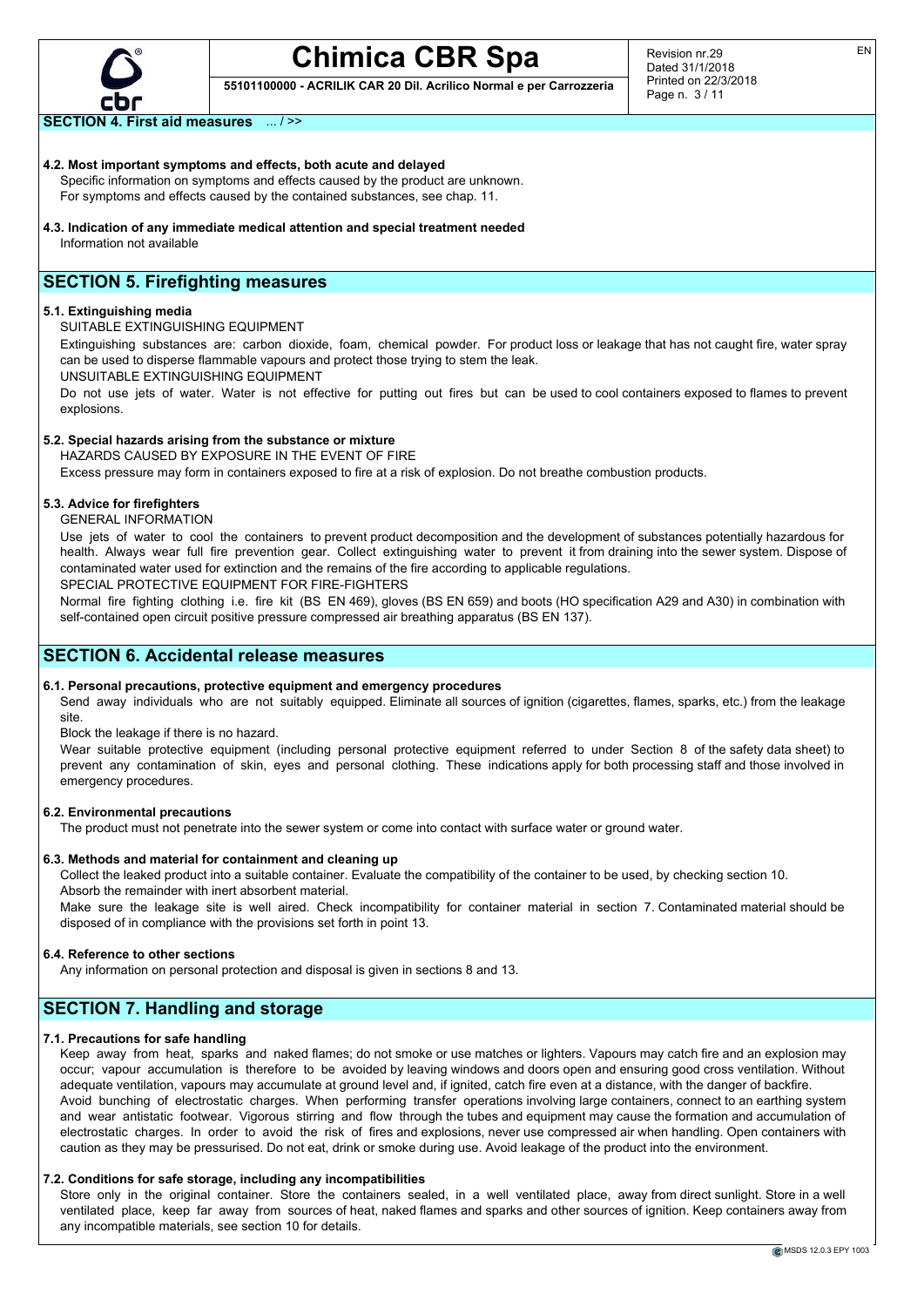

**55101100000 - ACRILIK CAR 20 Dil. Acrilico Normal e per Carrozzeria**

Revision nr.29 Dated 31/1/2018 Printed on 22/3/2018 Page n. 4 / 11

**SECTION 7. Handling and storage** ... / >>

**7.3. Specific end use(s)**

Information not available

# **SECTION 8. Exposure controls/personal protection**

# **8.1. Control parameters**

Regulatory References:

| Deutschland<br>España       | MAK-und BAT-Werte-Liste 2012<br>INSHT - Límites de exposición profesional para agentes químicos en España 2015 |
|-----------------------------|----------------------------------------------------------------------------------------------------------------|
|                             | JORF n°0109 du 10 mai 2012 page 8773 texte n° 102                                                              |
| Ελλάδα                      | ΕΦΗΜΕΡΙΣ ΤΗΣ ΚΥΒΕΡΝΗΣΕΩΣ -ΤΕΥΧΟΣ ΠΡΩΤΟ Αρ. Φύλλου 19 - 9 Φεβρουαρίου 2012                                      |
| Hrvatska                    | NN13/09 - Ministarstvo gospodarstva, rada i poduzetništva                                                      |
| Italia                      | Decreto Legislativo 9 Aprile 2008, n.81                                                                        |
| Polska                      | ROZPORZĄDZENIE MINISTRA PRACY I POLITYKI SPOŁECZNEJ z dnia 16 grudnia 2011r                                    |
| Slovensko                   | NARIADENIE VLÁDY Slovenskej republiky z 20. júna 2007                                                          |
|                             |                                                                                                                |
| Türkiye<br><b>TLV-ACGIH</b> | 2000/39/EC sayılı Direktifin ekidir<br>ACGIH 2014                                                              |
|                             | France                                                                                                         |

# **XYLENE (MIXTURE OF ISOMERS)**

| <b>Threshold Limit Value</b>                    |            |        |      |            |     |             |       |
|-------------------------------------------------|------------|--------|------|------------|-----|-------------|-------|
| Type                                            | Country    | TWA/8h |      | STEL/15min |     |             |       |
|                                                 |            | mg/m3  | ppm  | mg/m3      | ppm |             |       |
| <b>TLV-ACGIH</b>                                |            | 434    | 100  | 651        | 150 |             |       |
| <b>AGW</b>                                      | <b>DEU</b> | 440    | 100  | 880        | 200 | <b>SKIN</b> |       |
| <b>MAK</b>                                      | <b>DEU</b> | 440    | 100  | 880        | 200 | <b>SKIN</b> |       |
| <b>VLA</b>                                      | <b>ESP</b> | 221    | 50   | 442        | 100 | <b>SKIN</b> |       |
| <b>VLEP</b>                                     | <b>FRA</b> | 221    | 50   | 442        | 100 | <b>SKIN</b> |       |
| WEL                                             | <b>GBR</b> | 220    | 50   | 441        | 100 |             |       |
| <b>TLV</b>                                      | GRC        | 435    | 100  | 650        | 150 |             |       |
| <b>GVI</b>                                      | <b>HRV</b> | 221    | 50   | 442        | 100 | <b>SKIN</b> |       |
| <b>VLEP</b>                                     | <b>ITA</b> | 221    | 50   | 442        | 100 | <b>SKIN</b> |       |
| <b>NDS</b>                                      | <b>POL</b> | 100    |      |            |     |             |       |
| <b>NPHV</b>                                     | <b>SVK</b> | 221    | 50   | 442        |     | <b>SKIN</b> |       |
| MV.                                             | <b>SVN</b> | 221    | 50   |            |     | <b>SKIN</b> |       |
| <b>ESD</b>                                      | TUR        | 221    | 50   | 442        | 100 | <b>SKIN</b> |       |
| <b>Predicted no-effect concentration - PNEC</b> |            |        |      |            |     |             |       |
| Normal value of STP microorganisms              |            |        |      |            |     | >6.58       | mg/l  |
| Normal value in fresh water                     |            |        |      |            |     | >0.327      | mg/l  |
| Normal value for fresh water sediment           |            | >12,46 | mg/l |            |     |             |       |
| Normal value in marine water                    |            | >0.327 | mg/l |            |     |             |       |
| Normal value for marine water sediment          |            |        |      |            |     | >12,46      | mg/l  |
| Normal value for the terrestrial compartment    |            |        |      |            |     | >2,31       | mg/kg |

# **ETHYLBENZENE**

|                                                                                                                                                                         | <b>Threshold Limit Value</b> |     |       |     |             |  |  |  |  |
|-------------------------------------------------------------------------------------------------------------------------------------------------------------------------|------------------------------|-----|-------|-----|-------------|--|--|--|--|
| Country                                                                                                                                                                 | TWA/8h                       |     |       |     |             |  |  |  |  |
|                                                                                                                                                                         | mq/m3                        | ppm | mq/m3 | ppm |             |  |  |  |  |
|                                                                                                                                                                         | 87                           | 20  |       |     |             |  |  |  |  |
| <b>DEU</b>                                                                                                                                                              | 440                          | 100 | 880   | 200 | <b>SKIN</b> |  |  |  |  |
| <b>DEU</b>                                                                                                                                                              | 88                           | 20  | 176   | 40  | <b>SKIN</b> |  |  |  |  |
| <b>ESP</b>                                                                                                                                                              | 441                          | 100 | 884   | 200 | <b>SKIN</b> |  |  |  |  |
| <b>FRA</b>                                                                                                                                                              | 88.4                         | 20  | 442   | 100 | <b>SKIN</b> |  |  |  |  |
| <b>GBR</b>                                                                                                                                                              | 441                          | 100 | 552   | 125 | <b>SKIN</b> |  |  |  |  |
| <b>GRC</b>                                                                                                                                                              | 435                          | 100 | 545   | 125 |             |  |  |  |  |
| <b>HRV</b>                                                                                                                                                              | 442                          | 100 | 884   | 200 | <b>SKIN</b> |  |  |  |  |
| <b>ITA</b>                                                                                                                                                              | 442                          | 100 | 884   | 200 | <b>SKIN</b> |  |  |  |  |
| POL                                                                                                                                                                     | 200                          |     | 400   |     |             |  |  |  |  |
| <b>SVK</b>                                                                                                                                                              | 442                          | 100 | 884   |     | <b>SKIN</b> |  |  |  |  |
| TUR                                                                                                                                                                     | 442                          | 100 | 884   | 200 | <b>SKIN</b> |  |  |  |  |
| Type<br><b>TLV-ACGIH</b><br><b>AGW</b><br><b>MAK</b><br><b>VLA</b><br><b>VLEP</b><br>WEL<br><b>TLV</b><br>GVI<br><b>VLEP</b><br><b>NDS</b><br><b>NPHV</b><br><b>ESD</b> |                              |     |       |     | STEL/15min  |  |  |  |  |

EN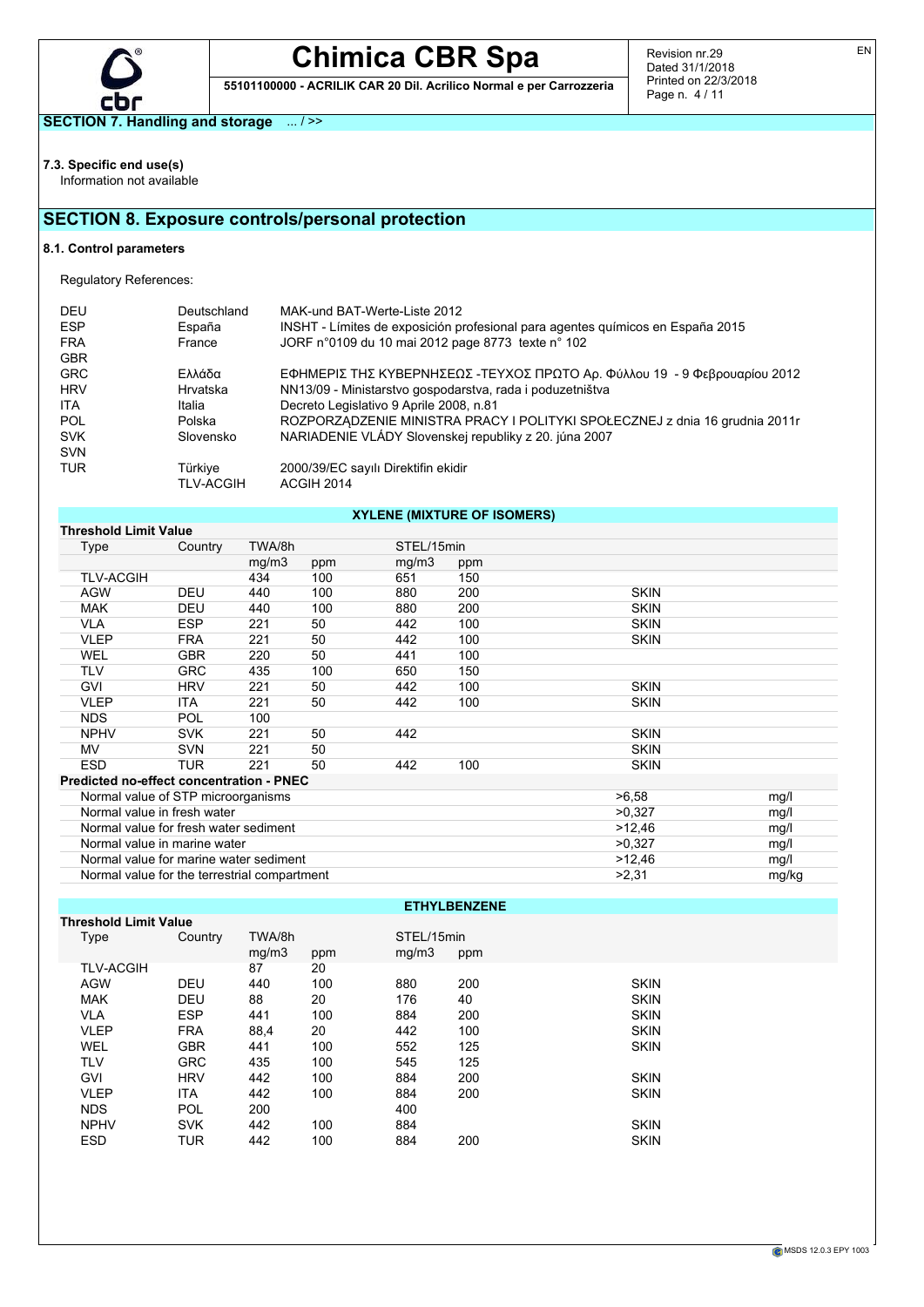

**55101100000 - ACRILIK CAR 20 Dil. Acrilico Normal e per Carrozzeria**

# **SECTION 8. Exposure controls/personal protection** ... / >>

**1-METHOXY-2-PROPANOL**

| <b>Threshold Limit Value</b> |            |        |     |            |     |             |
|------------------------------|------------|--------|-----|------------|-----|-------------|
| Type                         | Country    | TWA/8h |     | STEL/15min |     |             |
|                              |            | mg/m3  | ppm | mq/m3      | ppm |             |
| <b>TLV-ACGIH</b>             |            | 184    | 50  | 368        | 100 |             |
| <b>AGW</b>                   | <b>DEU</b> | 370    | 100 | 740        | 200 |             |
| <b>MAK</b>                   | <b>DEU</b> | 370    | 100 | 740        | 200 |             |
| <b>VLA</b>                   | <b>ESP</b> | 375    | 100 | 568        | 150 | <b>SKIN</b> |
| <b>VLEP</b>                  | <b>FRA</b> | 188    | 50  | 375        | 10  | <b>SKIN</b> |
| <b>WEL</b>                   | <b>GBR</b> | 375    | 100 | 560        | 150 | <b>SKIN</b> |
| <b>TLV</b>                   | <b>GRC</b> | 360    | 100 | 1.080      | 300 |             |
| <b>GVI</b>                   | <b>HRV</b> | 375    | 100 | 568        | 150 | <b>SKIN</b> |
| <b>VLEP</b>                  | <b>ITA</b> | 375    | 100 | 568        | 150 | <b>SKIN</b> |
| <b>NDS</b>                   | POL        | 180    |     | 360        |     |             |
| <b>NPHV</b>                  | <b>SVK</b> | 375    | 100 | 568        |     | <b>SKIN</b> |
| <b>ESD</b>                   | TUR        | 375    | 100 | 568        | 150 | <b>SKIN</b> |

# **N-BUTYL ACETATE**

| <b>Threshold Limit Value</b> |            |                 |     |                     |     |
|------------------------------|------------|-----------------|-----|---------------------|-----|
| Type                         | Country    | TWA/8h<br>mg/m3 | ppm | STEL/15min<br>mq/m3 | ppm |
| <b>TLV-ACGIH</b>             |            |                 | 50  |                     | 150 |
| <b>MAK</b>                   | DEU        | 480             | 100 | 960                 | 200 |
| VLA                          | ESP        | 724             | 150 | 965                 | 200 |
| VLEP                         | <b>FRA</b> | 710             | 150 | 940                 | 200 |
| WEL                          | GBR        | 724             | 150 | 966                 | 200 |
| <b>TLV</b>                   | GRC        | 710             | 150 | 950                 | 200 |
| <b>GVI</b>                   | <b>HRV</b> | 724             | 150 | 966                 | 200 |
| <b>NDS</b>                   | POL        | 200             |     | 950                 |     |
| <b>NPHV</b>                  | SVK        | 480             | 100 | 960                 |     |
|                              |            |                 |     |                     |     |

Legend:

(C) = CEILING ; INHAL = Inhalable Fraction ; RESP = Respirable Fraction ; THORA = Thoracic Fraction.

VND = hazard identified but no DNEL/PNEC available ; NEA = no exposure expected ; NPI = no hazard identified.

#### **8.2. Exposure controls**

As the use of adequate technical equipment must always take priority over personal protective equipment, make sure that the workplace is well aired through effective local aspiration. Personal protective equipment must be CE marked, showing that it complies with applicable standards.

Provide an emergency shower with face and eye wash station.

HAND PROTECTION

Protect hands with category III work gloves (see standard EN 374).

The following should be considered when choosing work glove material: compatibility, degradation, failure time and permeability.

The work gloves' resistance to chemical agents should be checked before use, as it can be unpredictable. The gloves' wear time depends on the duration and type of use.

SKIN PROTECTION

Wear category II professional long-sleeved overalls and safety footwear (see Directive 89/686/EEC and standard EN ISO 20344). Wash body with soap and water after removing protective clothing.

Consider the appropriateness of providing antistatic clothing in the case of working environments in which there is a risk of explosion. EYE PROTECTION

Wear airtight protective goggles (see standard EN 166).

RESPIRATORY PROTECTION

If the threshold value (e.g. TLV-TWA) is exceeded for the substance or one of the substances present in the product, use a mask with a type A filter whose class (1, 2 or 3) must be chosen according to the limit of use concentration. (see standard EN 14387). In the presence of gases or vapours of various kinds and/or gases or vapours containing particulate (aerosol sprays, fumes, mists, etc.) combined filters are required.

Respiratory protection devices must be used if the technical measures adopted are not suitable for restricting the worker's exposure to the threshold values considered. The protection provided by masks is in any case limited.

If the substance considered is odourless or its olfactory threshold is higher than the corresponding TLV-TWA and in the case of an emergency, wear open-circuit compressed air breathing apparatus (in compliance with standard EN 137) or external air-intake breathing apparatus (in compliance with standard EN 138). For a correct choice of respiratory protection device, see standard EN 529. ENVIRONMENTAL EXPOSURE CONTROLS

The emissions generated by manufacturing processes, including those generated by ventilation equipment, should be checked to ensure compliance with environmental standards.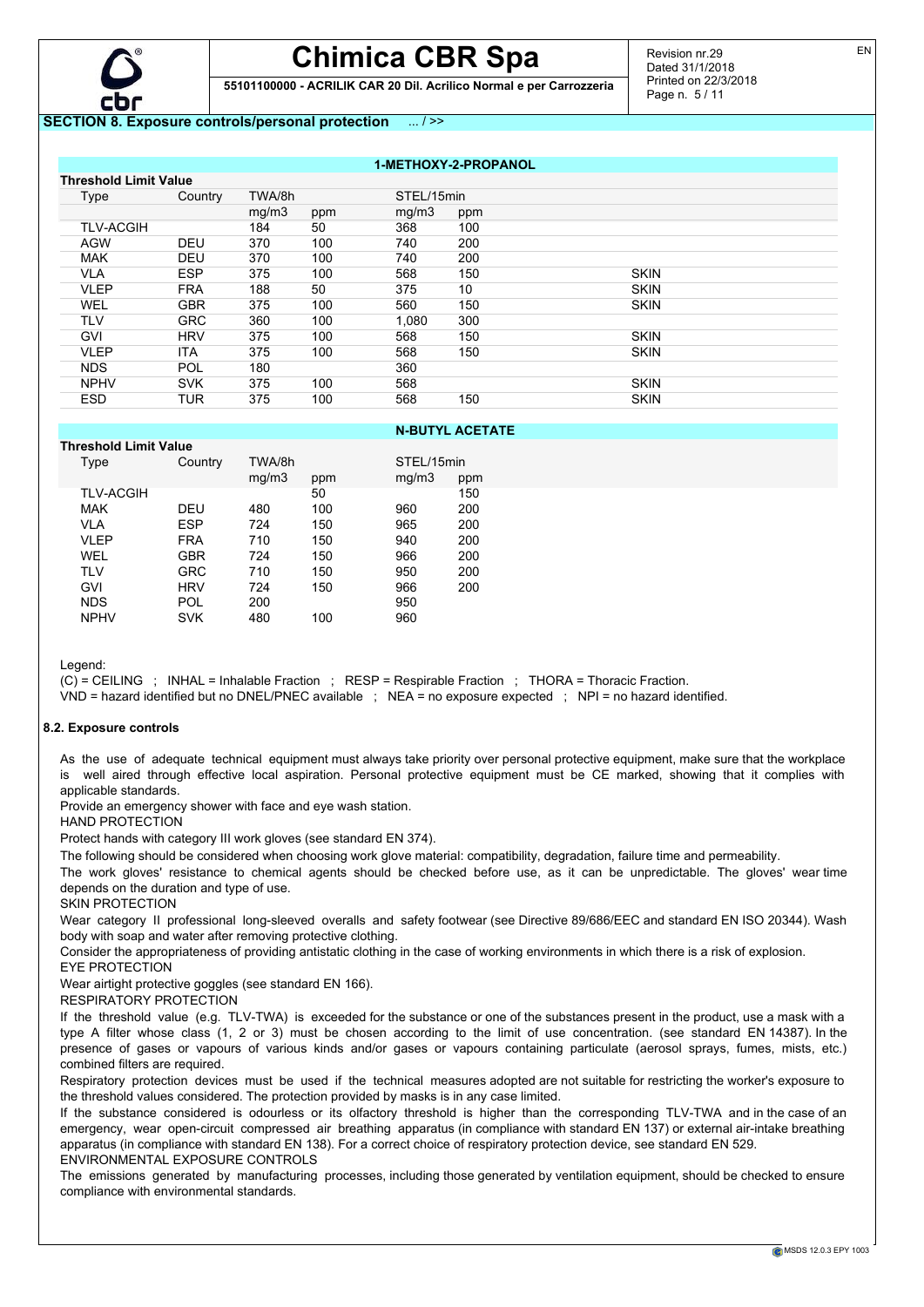

**55101100000 - ACRILIK CAR 20 Dil. Acrilico Normal e per Carrozzeria**

Revision nr.29 Dated 31/1/2018 Printed on 22/3/2018 Page n. 6 / 11

# **SECTION 9. Physical and chemical properties**

**9.1. Information on basic physical and chemical properties**

| Appearance                             | liquid                           |         |  |
|----------------------------------------|----------------------------------|---------|--|
| Colour                                 | Clear, colorless                 |         |  |
| Odour                                  | Typical                          |         |  |
| Odour threshold                        | Not available                    |         |  |
| рH                                     | N.A. (non applicabile)           |         |  |
| Melting point / freezing point         | $<-73$ °C                        |         |  |
| Initial boiling point                  | Not available                    |         |  |
| Boiling range                          | 121°C-140°C                      |         |  |
| Flash point                            | $> 29$ °C                        |         |  |
| <b>Evaporation Rate</b>                | Not available                    |         |  |
| Flammability (solid, gas)              |                                  |         |  |
| Lower inflammability limit             | Not available                    |         |  |
| Upper inflammability limit             | Not available                    |         |  |
| Lower explosive limit                  | Not available                    |         |  |
| Upper explosive limit                  | Not available                    |         |  |
| Vapour pressure                        | 23 mm Hg a $20^{\circ}$ C        |         |  |
| Vapour density                         | 3,7                              |         |  |
| Relative density                       | 0,880 kg/l 25°C +/- 0,01         |         |  |
| Solubility                             | Soluble in most organic solvents |         |  |
|                                        | Soluble in most organic solvents |         |  |
| Partition coefficient: n-octanol/water | Not available                    |         |  |
| Auto-ignition temperature              | $>411$ °C                        |         |  |
| Decomposition temperature              | Not available                    |         |  |
| Viscosity                              | Not available                    |         |  |
| <b>Explosive properties</b>            | N.A. (Not applicable)            |         |  |
| Oxidising properties                   | Not available                    |         |  |
| 9.2. Other information                 |                                  |         |  |
| VOC (Directive 2010/75/EC):            | 100,00% - 880,00                 | q/litre |  |
| VOC (volatile carbon) :                | 69.76% - 613.89                  | a/litre |  |

# **SECTION 10. Stability and reactivity**

#### **10.1. Reactivity**

There are no particular risks of reaction with other substances in normal conditions of use.

1-METHOXY-2-PROPANOL: absorbs and disolves in water and in organic solvents, dissolves various plastic materials; it is stable but with air it may slowly form explosive peroxides.

N-BUTYL ACETATE: decomposes readily with water, especially when warm.

#### **10.2. Chemical stability**

The product is stable in normal conditions of use and storage.

## **10.3. Possibility of hazardous reactions**

The vapours may also form explosive mixtures with the air.

XYLENE (MIXTURE OF ISOMERS): stable, but may develop violent reactions in the presence of strong oxidising agents such as sulphuric and nitric acids and perchlorates. May form explosive mixtures with the air.

ETHYLBENZENE: reacts violently with strong oxidising agents and attacks various types of plastics. Can form explosive mixtures with the air.

1-METHOXY-2-PROPANOL: can react dangerously with strong oxidising agents and strong acids.

N-BUTYL ACETATE: risk of explosion on contact with: strong oxidising agents. Can react dangerously with alkaline hydroxides, potassium tert-butoxide. Forms explosive mixtures with the air.

#### **10.4. Conditions to avoid**

Avoid overheating. Avoid bunching of electrostatic charges. Avoid all sources of ignition. 1-METHOXY-2-PROPANOL: avoid exposure to the air. N-BUTYL ACETATE: avoid exposure to moisture, sources of heat and naked flames.

#### **10.5. Incompatible materials**

1-METHOXY-2-PROPANOL: oxidising agents, strong acids and alkaline metals.

N-BUTYL ACETATE: water, nitrates, strong oxidising agents, acids and alkalis and potassium tert-butoxide.

#### **10.6. Hazardous decomposition products**

In the event of thermal decomposition or fire, gases and vapours that are potentially dangerous to health may be released.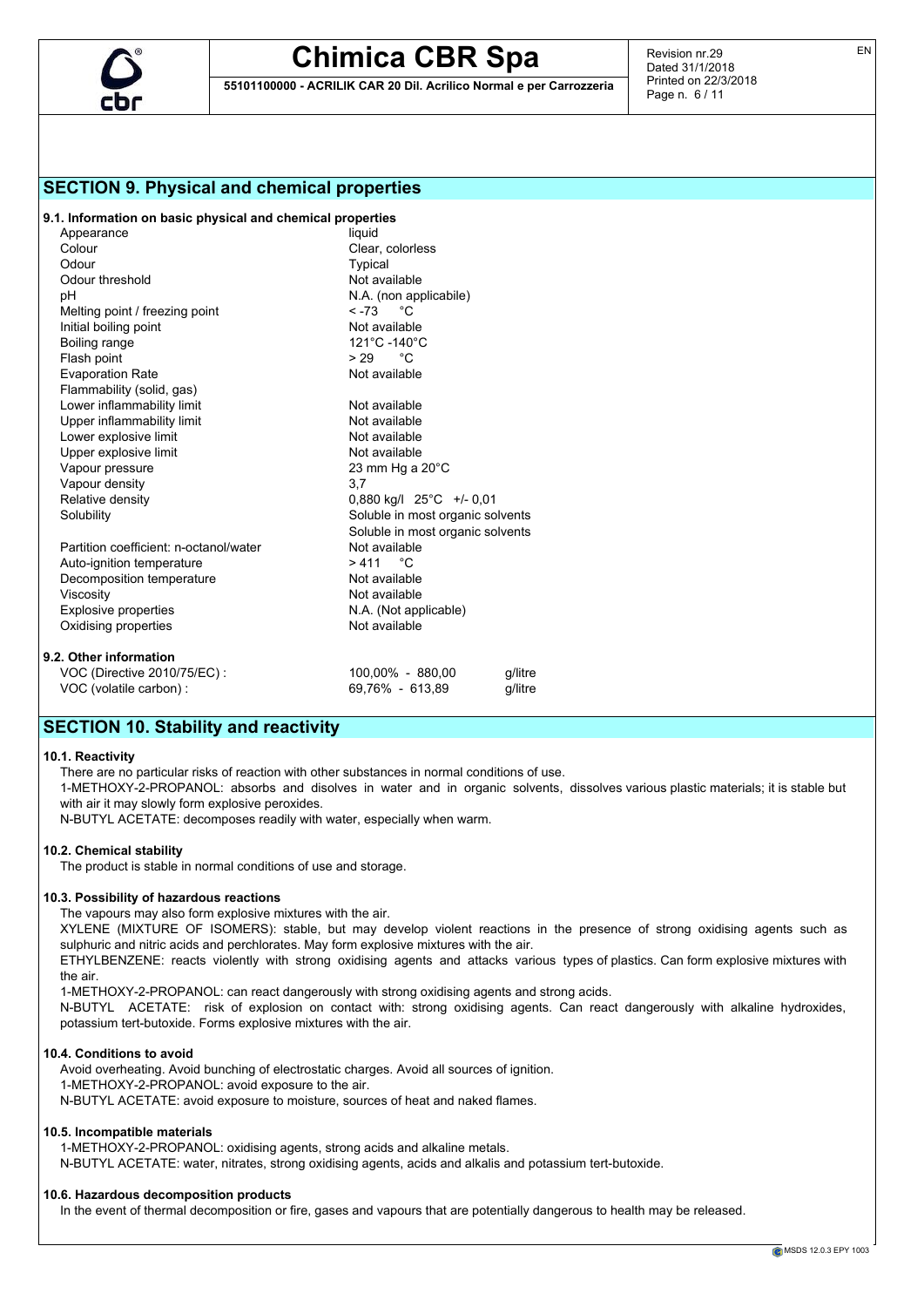

**55101100000 - ACRILIK CAR 20 Dil. Acrilico Normal e per Carrozzeria**

ETHYLBENZENE: methane, styrene, hydrogen, ethane.

# **SECTION 11. Toxicological information**

In the absence of experimental data for the product itself, health hazards are evaluated according to the properties of the substances it contains, using the criteria specified in the applicable regulation for classification.

It is therefore necessary to take into account the concentration of the individual hazardous substances indicated in section 3, to evaluate the toxicological effects of exposure to the product.

# **11.1. Information on toxicological effects**

Acute effects: contact with skin may cause: irritation, erythema, edema, dryness and chapped skin. Ingestion may cause health disorders, including stomach pain and sting, nausea and sickness.

This product contains highly volatile substances, which may cause serious depression of the central nervous system (CNS) and have negative effects, such as drowsiness, dizziness, slow reflexes, narcosis.

XYLENE (MIXTURE OF ISOMERS): has a toxic effect on the CNS (encephalopathies). Irritating to the skin, conjunctivae, cornea and respiratory apparatus.

ETHYLBENZENE: like the benzene homologues, may exert an effect on the CNS with depression, narcosis, often preceded by dizziness and accompanied by headache. It is irritating to the skin, conjunctivae and respiratory apparatus.

1-METHOXY-2-PROPANOL: the main way of entry is the skin, whereas the respiratory way is less important owing to the low vapour tension of the product. Concentrations above 100 ppm cause eye irritation, nose and oropharynx. At 1000 ppm disturbance in the equilibrium and severe eye irritation is observed. Clinical and biological examinations carried out on exposed volunteers revealed no anomalies. Acetate produces greater skin and ocular irritation on direct contact. No chronic effects have been reported in man.

N-BUTYL ACETATE: in humans the substance's vapours cause irritation to the eues and nose. In the event of repeated exposure, there is skin irritation, dermatosis (with driness and flaking of the skin) and keratitis.

## XYLENE (MIXTURE OF ISOMERS)

| LD50 (Oral)       | 3.523 mg/kg Rat    |
|-------------------|--------------------|
| LD50 (Dermal)     | 4.350 mg/kg Rabbit |
| LC50 (Inhalation) | 26 mg/l/4h Rat     |

ETHYLBENZENE<br>LD50 (Oral)

 $3.500$  mg/kg Rat LD50 (Dermal) 15.354 mg/kg Rabbit LC50 (Inhalation) 17,2 mg/l/4h Rat

1-METHOXY-2-PROPANOL LD50 (Oral) 5.300 mg/kg Rat LD50 (Dermal) 13.000 mg/kg Rabbit LC50 (Inhalation) 54,6 mg/l/4h Rat

N-BUTYL ACETATE LC50 (Inhalation) 21,1 mg/l/4h Rat

LD50 (Oral) >6.400 mg/kg Rat LD50 (Dermal) >5.000 mg/kg Rabbit

# **SECTION 12. Ecological information**

Use this product according to good working practices. Avoid littering. Inform the competent authorities, should the product reach waterways or contaminate soil or vegetation.

| 12.1. Toxicity<br>Information not available                                                                                              |                   |
|------------------------------------------------------------------------------------------------------------------------------------------|-------------------|
| 12.2. Persistence and degradability<br>XYLENE (MIXTURE OF ISOMERS)<br>Solubility in water<br>Biodegradability: Information not available | 100 - 1000 mg/l   |
| FTHYLBENZENE<br>Solubility in water<br>Rapidly biodegradable                                                                             | 1000 - 10000 mg/l |
| 1-MFTHOXY-2-PROPANOL<br>Solubility in water<br>Rapidly biodegradable                                                                     | 1000 - 10000 mg/l |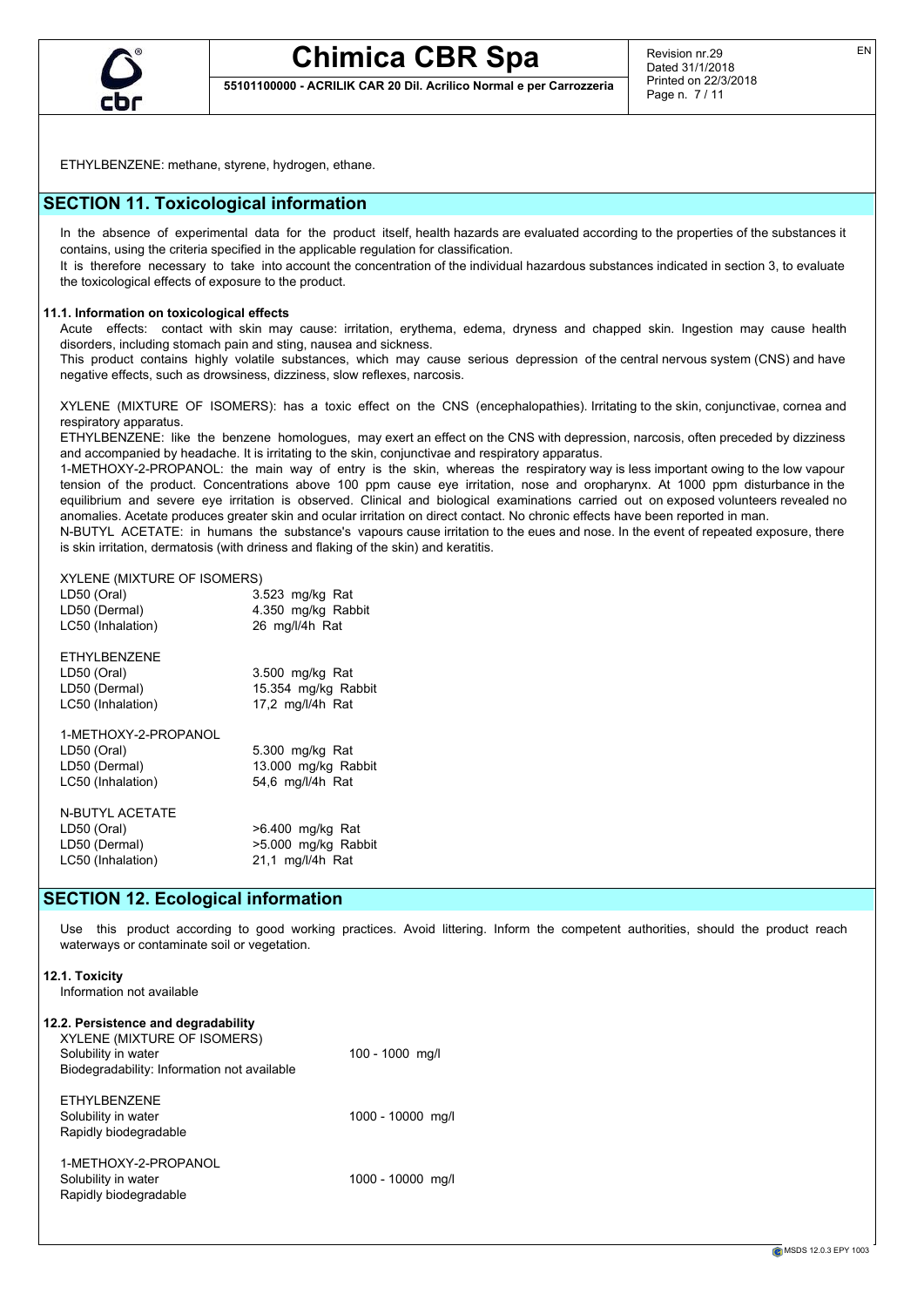

**55101100000 - ACRILIK CAR 20 Dil. Acrilico Normal e per Carrozzeria**

Revision nr.29 Dated 31/1/2018 Printed on 22/3/2018 Page n. 8 / 11

## **SECTION 12. Ecological information** ... / >>

| N-BUTYL ACFTATF<br>Solubility in water                                                                                 | 1000 - 10000 mg/l |
|------------------------------------------------------------------------------------------------------------------------|-------------------|
| 12.3. Bioaccumulative potential<br>XYLENE (MIXTURE OF ISOMERS)<br>Partition coefficient: n-octanol/water<br><b>BCF</b> | 3,12<br>25,9      |
| FTHYI BENZENE<br>Partition coefficient: n-octanol/water                                                                | 3,6               |
| 1-MFTHOXY-2-PROPANOL<br>Partition coefficient: n-octanol/water                                                         | $<$ 1             |
| N-RUTYL ACFTATF<br>Partition coefficient: n-octanol/water<br><b>BCF</b>                                                | 2,3<br>15,3       |
| 12.4. Mobility in soil<br>XYLENE (MIXTURE OF ISOMERS)<br>Partition coefficient: soil/water                             | 2,73              |
| <b>N-BUTYL ACETATE</b><br>Partition coefficient: soil/water                                                            | <3                |

### **12.5. Results of PBT and vPvB assessment**

On the basis of available data, the product does not contain any PBT or vPvB in percentage greater than 0,1%.

# **12.6. Other adverse effects**

Information not available

# **SECTION 13. Disposal considerations**

#### **13.1. Waste treatment methods**

Reuse, when possible. Product residues should be considered special hazardous waste. The hazard level of waste containing this product should be evaluated according to applicable regulations.

Disposal must be performed through an authorised waste management firm, in compliance with national and local regulations.

Waste transportation may be subject to ADR restrictions.

CONTAMINATED PACKAGING

Contaminated packaging must be recovered or disposed of in compliance with national waste management regulations.

# **SECTION 14. Transport information**

#### **14.1. UN number**

ADR / RID, IMDG, IATA: 1263

#### **14.2. UN proper shipping name**

| $ADR/RID+$        | Paint related material |
|-------------------|------------------------|
| IMDG:             | Paint related material |
| IATA <sup>.</sup> | Paint related material |

#### **14.3. Transport hazard class(es)**

| ADR / RID: | Class: 3 | Label: 3 |
|------------|----------|----------|
| IMDG3      | Class: 3 | Label: 3 |
| IATA: 3    | Class: 3 | Label: 3 |

# **14.4. Packing group**

ADR / RID, IMDG, IATA: III

#### **14.5. Environmental hazards**

ADR / RID: NO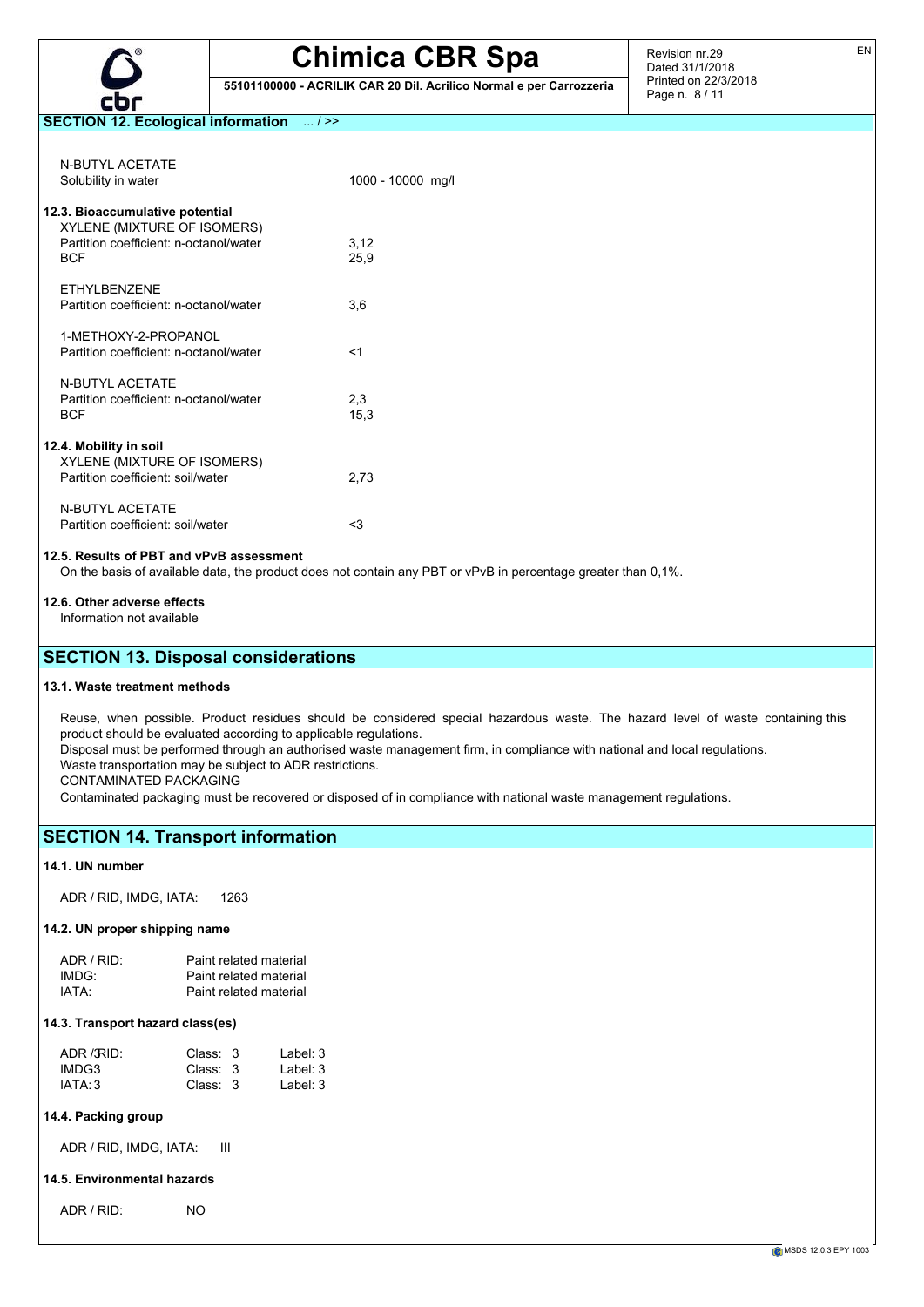**55101100000 - ACRILIK CAR 20 Dil. Acrilico Normal e per Carrozzeria**

Revision nr.29 Dated 31/1/2018 Printed on 22/3/2018 Page n. 9 / 11

**SECTION 14. Transport information** ... / >>

IMDG: NO<br>IATA: NO IATA:

# **14.6. Special precautions for user**

| ADR / RID:                                   | HIN - Kemler: 30<br>Special Provision: 640E                                                                    | Limited Quantities: 5 L | Tunnel restriction code: (D/E)                                                                                                     |
|----------------------------------------------|----------------------------------------------------------------------------------------------------------------|-------------------------|------------------------------------------------------------------------------------------------------------------------------------|
|                                              |                                                                                                                |                         |                                                                                                                                    |
| IMDG:                                        | <u>EMS: F-E, S-E</u>                                                                                           | Limited Quantities: 5 L |                                                                                                                                    |
| IATA:                                        | Cargo:                                                                                                         | Maximum quantity: 220 L | Packaging instructions: 366                                                                                                        |
|                                              | Pass.:                                                                                                         | Maximum quantity: 60 L  | Packaging instructions: 355                                                                                                        |
|                                              | Special Instructions:                                                                                          | A3, A72, A192           |                                                                                                                                    |
|                                              | 14.7. Transport in bulk according to Annex II of MARPOL73/78 and the IBC Code                                  |                         |                                                                                                                                    |
| Information not relevant                     |                                                                                                                |                         |                                                                                                                                    |
|                                              | <b>SECTION 15. Regulatory information</b>                                                                      |                         |                                                                                                                                    |
|                                              | 15.1. Safety, health and environmental regulations/legislation specific for the substance or mixture           |                         |                                                                                                                                    |
| Seveso Category - Directive 2012/18/EC:      |                                                                                                                |                         |                                                                                                                                    |
| P <sub>5</sub> c                             |                                                                                                                |                         |                                                                                                                                    |
|                                              | Restrictions relating to the product or contained substances pursuant to Annex XVII to EC Regulation 1907/2006 |                         |                                                                                                                                    |
| Product                                      |                                                                                                                |                         |                                                                                                                                    |
| Point                                        | $3 - 40$                                                                                                       |                         |                                                                                                                                    |
| Substances in Candidate List (Art. 59 REACH) |                                                                                                                |                         |                                                                                                                                    |
| None                                         |                                                                                                                |                         |                                                                                                                                    |
|                                              |                                                                                                                |                         |                                                                                                                                    |
|                                              | Substances subject to authorisarion (Annex XIV REACH)                                                          |                         |                                                                                                                                    |
| None                                         |                                                                                                                |                         |                                                                                                                                    |
|                                              | Substances subject to exportation reporting pursuant to (EC) Reg. 649/2012:                                    |                         |                                                                                                                                    |
| None                                         |                                                                                                                |                         |                                                                                                                                    |
|                                              | Substances subject to the Rotterdam Convention:                                                                |                         |                                                                                                                                    |
| None                                         |                                                                                                                |                         |                                                                                                                                    |
|                                              |                                                                                                                |                         |                                                                                                                                    |
|                                              | Substances subject to the Stockholm Convention:                                                                |                         |                                                                                                                                    |
| None                                         |                                                                                                                |                         |                                                                                                                                    |
|                                              |                                                                                                                |                         |                                                                                                                                    |
| Healthcare controls                          |                                                                                                                |                         |                                                                                                                                    |
|                                              |                                                                                                                |                         | Workers exposed to this chemical agent must not undergo health checks, provided that available risk-assessment data prove that the |
|                                              | risks related to the workers' health and safety are modest and that the 98/24/EC directive is respected.       |                         |                                                                                                                                    |
|                                              |                                                                                                                |                         |                                                                                                                                    |
|                                              |                                                                                                                |                         |                                                                                                                                    |
|                                              | Product not intended for uses provided for by Dir. 2004/42/CE.                                                 |                         |                                                                                                                                    |
|                                              |                                                                                                                |                         |                                                                                                                                    |
| 15.2. Chemical safety assessment             |                                                                                                                |                         |                                                                                                                                    |
|                                              |                                                                                                                |                         |                                                                                                                                    |
|                                              | No chemical safety assessment has been processed for the mixture and the substances it contains.               |                         |                                                                                                                                    |
|                                              |                                                                                                                |                         |                                                                                                                                    |
|                                              |                                                                                                                |                         |                                                                                                                                    |
| <b>SECTION 16. Other information</b>         |                                                                                                                |                         |                                                                                                                                    |
|                                              | Text of hazard (H) indications mentioned in section 2-3 of the sheet:                                          |                         |                                                                                                                                    |
|                                              |                                                                                                                |                         |                                                                                                                                    |

| Flam. Lig. 2         | Flammable liquid, category 2                                   |
|----------------------|----------------------------------------------------------------|
| Flam. Lig. 3         | Flammable liquid, category 3                                   |
| Acute Tox. 4         | Acute toxicity, category 4                                     |
| Asp. Tox. 1          | Aspiration hazard, category 1                                  |
| STOT RE <sub>2</sub> | Specific target organ toxicity - repeated exposure, category 2 |
| Skin Irrit. 2        | Skin irritation, category 2                                    |
| STOT SE3             | Specific target organ toxicity - single exposure, category 3   |
| H <sub>225</sub>     | Highly flammable liquid and vapour.                            |
| H <sub>226</sub>     | Flammable liquid and vapour.                                   |
| H312                 | Harmful in contact with skin.                                  |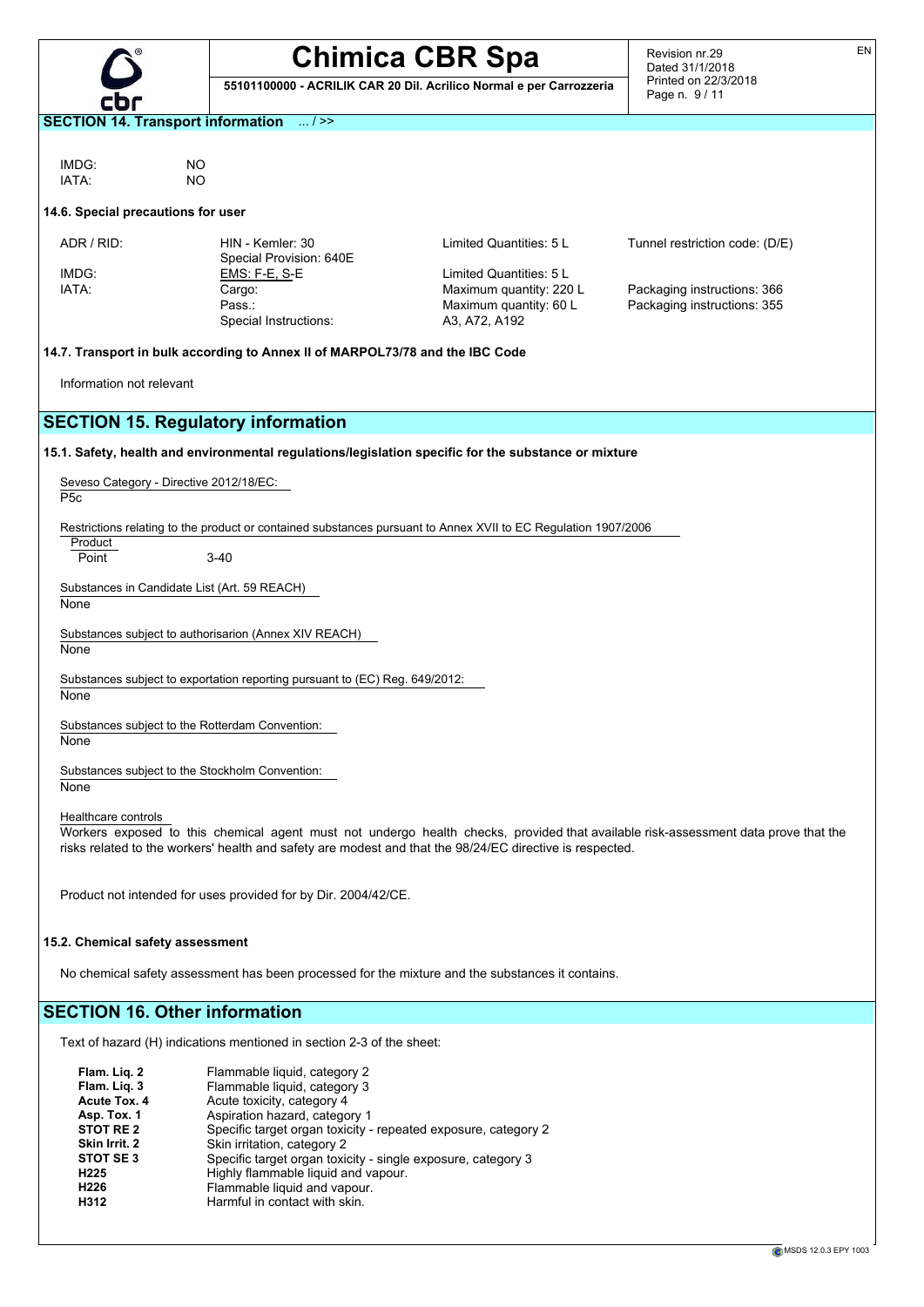

**55101100000 - ACRILIK CAR 20 Dil. Acrilico Normal e per Carrozzeria**

Revision nr.29 Dated 31/1/2018 Printed on 22/3/2018 Page n. 10 / 11

**SECTION 16. Other information** ... / >>

| H332          | Harmful if inhaled.                                                |
|---------------|--------------------------------------------------------------------|
| H304          | May be fatal if swallowed and enters airways.                      |
| H373          | May cause damage to organs through prolonged or repeated exposure. |
| H315          | Causes skin irritation.                                            |
| H336          | May cause drowsiness or dizziness.                                 |
| <b>EUH066</b> | Repeated exposure may cause skin dryness or cracking.              |
|               |                                                                    |

LEGEND:

- ADR: European Agreement concerning the carriage of Dangerous goods by Road
- CAS NUMBER: Chemical Abstract Service Number
- CE50: Effective concentration (required to induce a 50% effect)
- CE NUMBER: Identifier in ESIS (European archive of existing substances)
- CLP: EC Regulation 1272/2008
- DNEL: Derived No Effect Level
- EmS: Emergency Schedule
- GHS: Globally Harmonized System of classification and labeling of chemicals
- IATA DGR: International Air Transport Association Dangerous Goods Regulation
- IC50: Immobilization Concentration 50%
- IMDG: International Maritime Code for dangerous goods
- IMO: International Maritime Organization
- INDEX NUMBER: Identifier in Annex VI of CLP
- LC50: Lethal Concentration 50%
- LD50: Lethal dose 50%
- OEL: Occupational Exposure Level
- PBT: Persistent bioaccumulative and toxic as REACH Regulation
- PEC: Predicted environmental Concentration
- PEL: Predicted exposure level
- PNEC: Predicted no effect concentration
- REACH: EC Regulation 1907/2006
- RID: Regulation concerning the international transport of dangerous goods by train
- TLV: Threshold Limit Value
- TLV CEILING: Concentration that should not be exceeded during any time of occupational exposure.
- TWA STEL: Short-term exposure limit
- TWA: Time-weighted average exposure limit
- VOC: Volatile organic Compounds
- vPvB: Very Persistent and very Bioaccumulative as for REACH Regulation
- WGK: Water hazard classes (German).

#### GENERAL BIBLIOGRAPHY

- 1. Regulation (EU) 1907/2006 (REACH) of the European Parliament
- 2. Regulation (EU) 1272/2008 (CLP) of the European Parliament
- 3. Regulation (EU) 790/2009 (I Atp. CLP) of the European Parliament
- 4. Regulation (EU) 2015/830 of the European Parliament
- 5. Regulation (EU) 286/2011 (II Atp. CLP) of the European Parliament
- 6. Regulation (EU) 618/2012 (III Atp. CLP) of the European Parliament
- 7. Regulation (EU) 487/2013 (IV Atp. CLP) of the European Parliament
- 8. Regulation (EU) 944/2013 (V Atp. CLP) of the European Parliament
- 9. Regulation (EU) 605/2014 (VI Atp. CLP) of the European Parliament
- The Merck Index. 10th Edition
- Handling Chemical Safety
- INRS Fiche Toxicologique (toxicological sheet)
- Patty Industrial Hygiene and Toxicology
- N.I. Sax Dangerous properties of Industrial Materials-7, 1989 Edition
- ECHA website

Note for users:

The information contained in the present sheet are based on our own knowledge on the date of the last version. Users must verify the suitability and thoroughness of provided information according to each specific use of the product.

This document must not be regarded as a guarantee on any specific product property.

The use of this product is not subject to our direct control; therefore, users must, under their own responsibility, comply with the current health and safety laws and regulations. The producer is relieved from any liability arising from improper uses.

Provide appointed staff with adequate training on how to use chemical products.